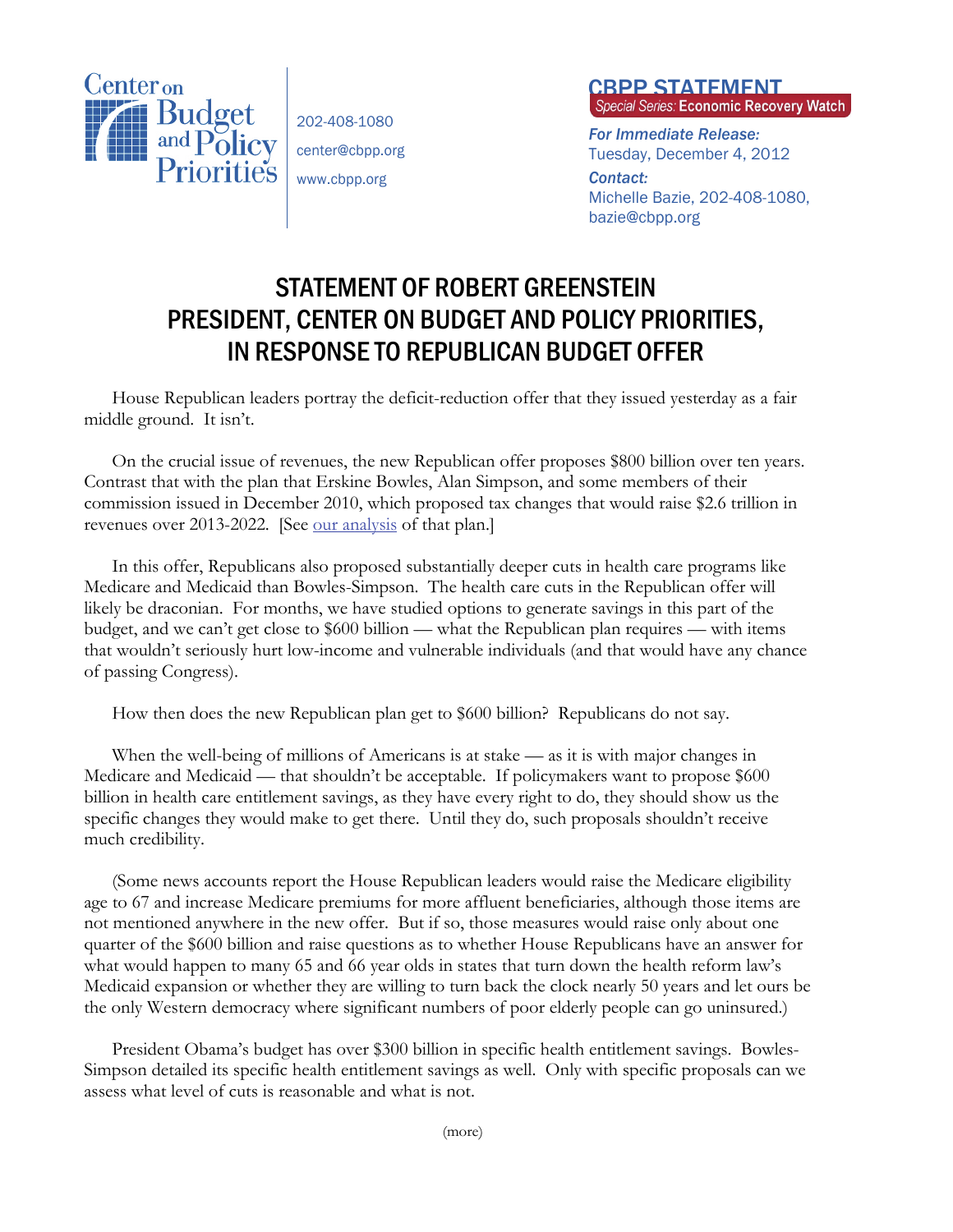For example, analysis shows that, although this wasn't Erskine Bowles and Alan Simpson's intention, several of their specific health care cut proposals would likely harm vulnerable low-income elderly and disabled people. In response to such analysis, Bowles has expressed openness to modifying some of his proposals.

Other parts of the Republican offer — its \$300 billion in cuts in non-health mandatory programs and its \$300 billion in additional cuts in discretionary programs — have the same problem: no specifics. The proposal is an exercise in "look Ma, no hands" budgeting.

Take non-health mandatory programs. In the negotiations that Vice President Biden chaired in the spring of 2011 and the subsequent negotiations between President Obama and House Speaker John Boehner that summer, the two parties tentatively agreed on \$240 billion to \$250 billion in nonhealth mandatory savings. But though a sizeable share of those savings has since been enacted, the new Republican offer calls for \$300 billion in savings here. Where would the tens of billions of dollars in additional savings come from? The offer doesn't say. Consequently, we can't assess this part of the proposal, either.

We can assess the proposal for \$300 billion in additional cuts in discretionary programs. It likely would pose significant risks to investments in areas from education to scientific research to food safety to border security to children's programs such as child care, WIC, and Head Start. Consider the following.

- The discretionary funding caps set by last year's Budget Control Act (BCA) will cut discretionary spending of \$1.5 trillion over the next ten years [see this CBPP paper], compared to the Congressional Budget Office's (CBO) baseline at the end of 2010 when Bowles and Simpson issued their report.
- And, the existing BCA caps are so austere that, by 2017, non-defense discretionary spending will be at its lowest level on record as a share of the economy, with data going back to 1962.
- Making the squeeze tighter, some essential non-defense discretionary programs will require large increases in the years ahead. As an analysis that we will issue shortly shows, spending for veterans' health care will need to rise by several hundred billion dollars over the coming decade, as more Vietnam veterans reach old age (when health care costs climb) and the number of Iraq and Afghanistan war veterans grows. To meet these costs for our veterans, which we will surely do, policymakers will have to cut other nondefense discretionary programs even more deeply to remain within the tough BCA caps. Adding large further cuts on top of the steep cuts that the BCA requires would be most unwise, as former Senate Budget Committee Chairman Pete Domenici and former CBO and Office of Management and Budget director Alice Rivlin have warned.

The Republican offer poses these problems for one main reason: its revenues are inadequate. At \$800 billion, they don't even offset the cost of extending President Bush's tax cuts for the most affluent 2 percent of Americans and extending the current extravagant estate-tax break for the heirs of the richest 0.3 percent of Americans — as the Republican plan apparently does.

(more)